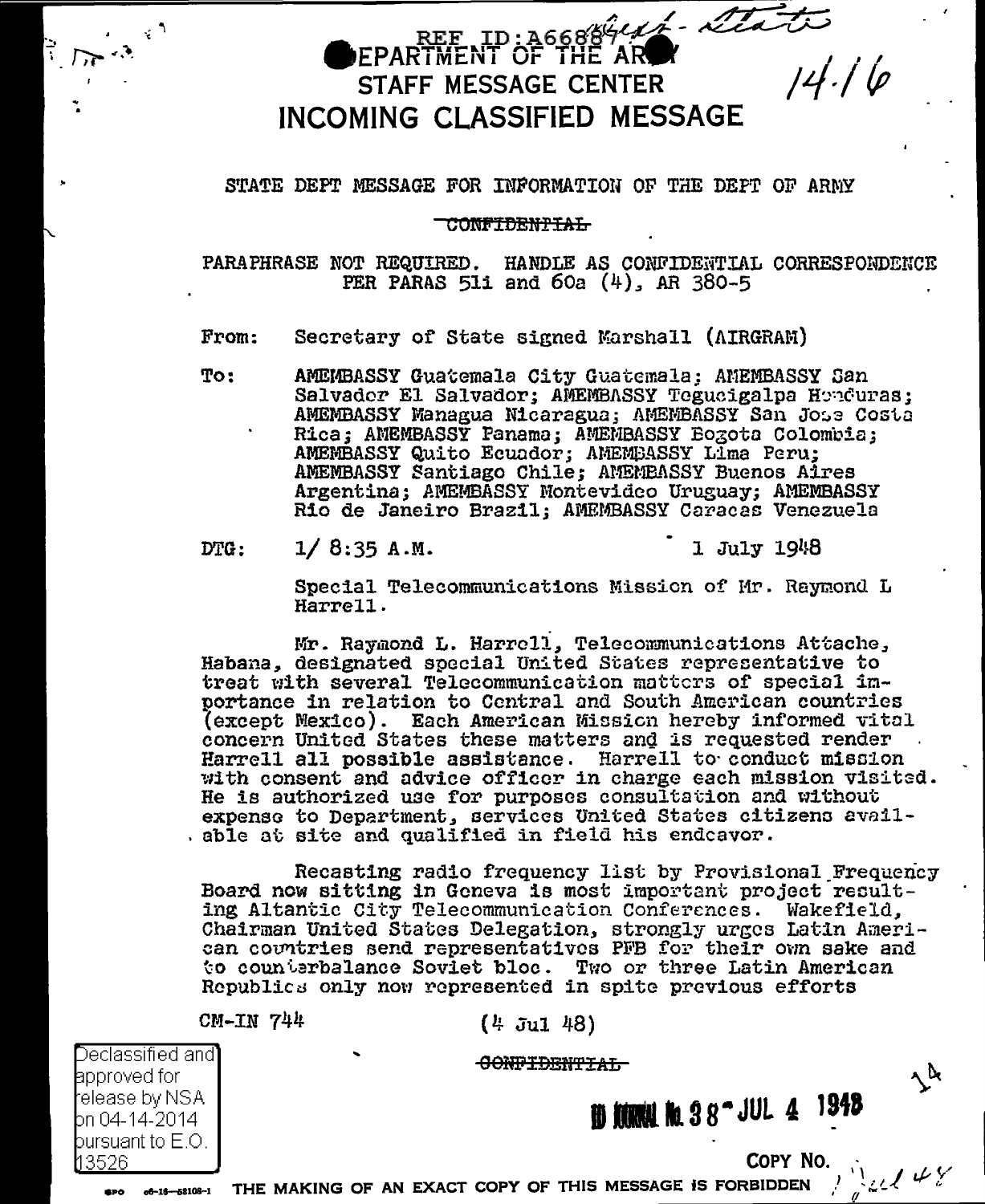# **DEPARTMENT OF THE AR**<br>DEPARTMENT OF THE AR STAFF MESSAGE CENTER **INCOMING CLASSIFIED MESSAGE**

CONFIDENTIAL

Page 2

Secretary of State signed Marshall (AIRGRAM)  $From:$ 

 $OPG$ :  $1/8:35 A.M.$  1 July 1948

through American Missions urge countries send representatives. Soviet bloc now marshals ten votes out of twenty-eight. Frequently other countries vote with USSR in self interest. Since frequency list revision vital United States Telecommunication interest, essential United States obtain all hemisphere support possible. No person designated by member international Telecommunications Union to serve on Administrative Council or International Frequency Registration Board, way exercise functions until instrument of ratification or accession convention has been deposited ITU. On Administrative Council are Colombia, Brazil and Argentina. On IFRB are Cuba and Argentina. Imperative in United States view these countries ratify convention prior January 1, 1949. United States opposed proxy voting Atlantic City Conferences; stressed desirability representatives physical attendance. Financial or other difficulties may prevent smaller Latin American countries sending personal representatives Geneva. Only alternative may be proxies. In that event, Harrell to suggest appointment some non-United States American Republic hold proxy. As last alternative United States may consider accepting proxy.

United States preparing for Fourth Inter-American Telecommunication Conference. Consideration being given possibility substantial modification Telecommunication Convention signed Rio de Janeiro, September 1945. Authentic text this convention reached United States only weeks ago Department temporarily witholding Senate action toward ratification. United States most anxious know feeling in other countries concerning revision or ratification this

**CM-IN 744**  $(4$  Jul 48)

CONFIDENTIAL

COPY NO.

 $\boldsymbol{\wedge} \boldsymbol{\vartriangle}$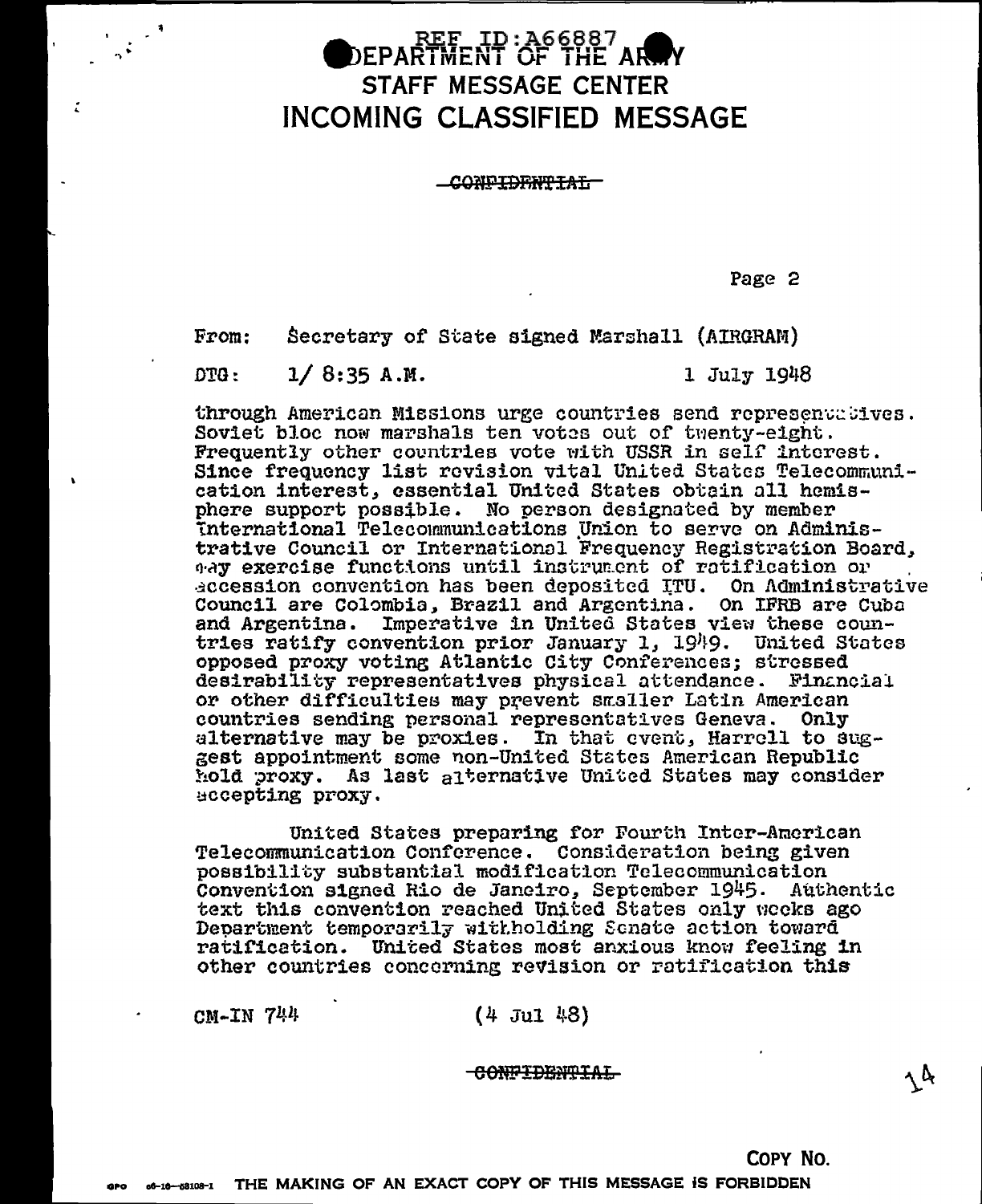### **REF ID:A66887** DEPARTMENT OF THE AR STAFF MESSAGE CENTER **INCOMING CLASSIFIED MESSAGE**

CONFTDRNTTAT.

page 3

 $From:$ Secretary of State agd Marshall (AIRGRAM)

ንጥር - $1/8:35 A.M.$  1 July 1948

ਲਭੋਂ

Convention at this late date. Answer this question will have immediate and important influence Conference preparation.

Important portion Rio Convention concerns organization Inter-American Telecommunication Office (OIT) which would supplant Inter-American Radio Office (OIR). Would be most helpful in Conference proparatory work if immediate reaction Latin American countries concering continuance or modifies tion this office be obtained. Few Latin American countries contribute OIR, therefore, possibly not interested its continuation. Some QIT functions might be performed by special Pan-American Office. Many OIT functions proposed Rio duplicate in fact many performed by ITU Secretariat.

L.M. Ericesson Company, Sweden, is reported extremely active Latin American countries outbidding American Telecommunication Companies this field. Ericcsson equipment<br>substantially different from United States equipment. Raises s rious replacement problem should Fricesson equipment become unavailable, or Company come under d mination USSR, Important determine extent and nature Ericosson operation.

Harrell expected depart Habana June 29 for Caracas His itinerary to be forwarded later. He will contact Officer in Charge immediately upon arrival for purpose discussion subjects in detail with such staff members as Would be very helpful if, .prior may seen desirable. his arrival, a list of foreign officials he should contact. were compiled and available discussion on arrival. such officials would normally include appropiiate foreign qifice

 $CM-TN$   $744$ 

 $(4$  Jul 48)

CONPIDENTIAL